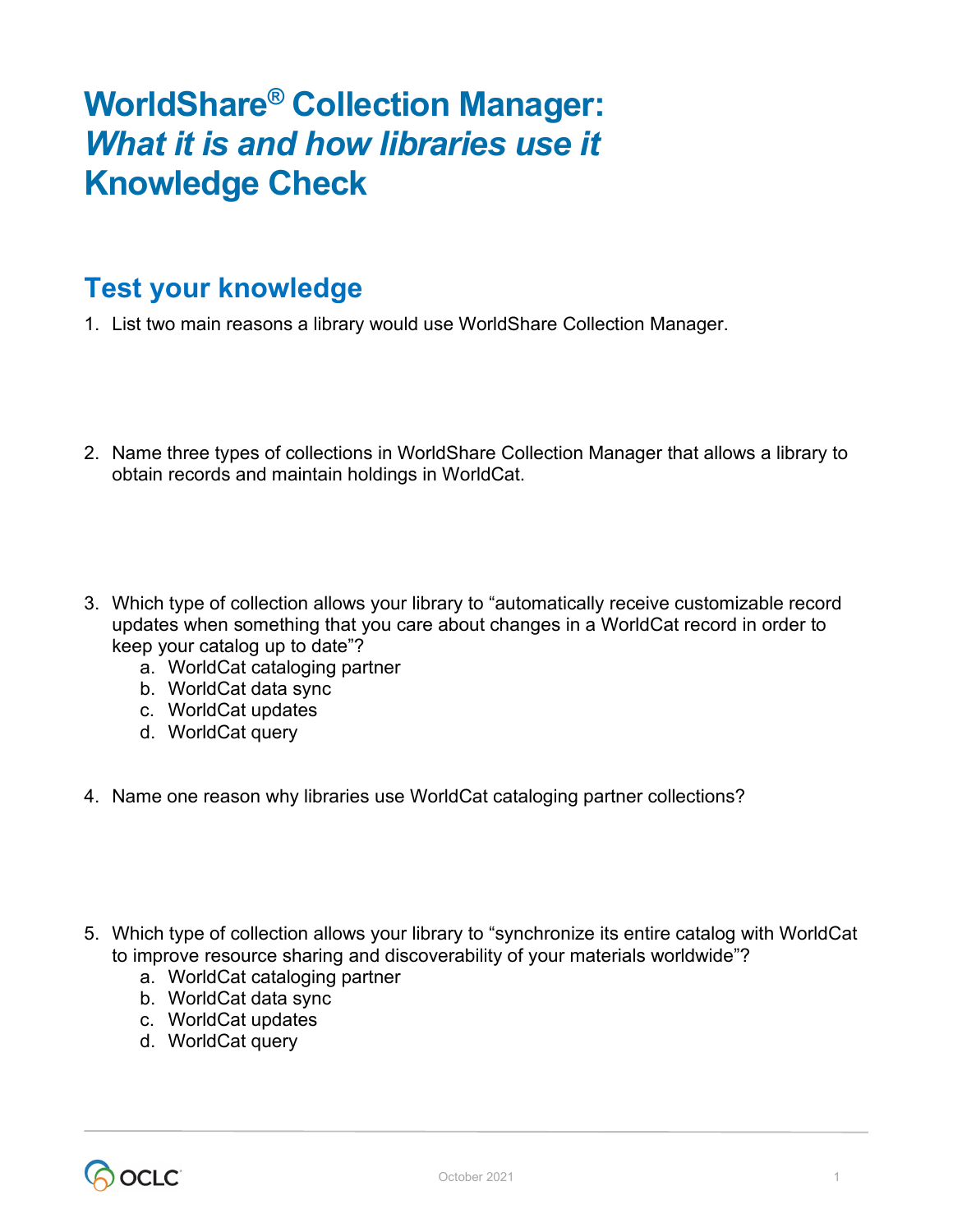- 6. Name two reasons why libraries use WorldCat knowledge base collections?
- 7. Does Collection Manager maintain your holdings in WorldCat for titles delivered via a WorldCat query collection?
	- a. Yes
	- b. No

**See next page for answers…**